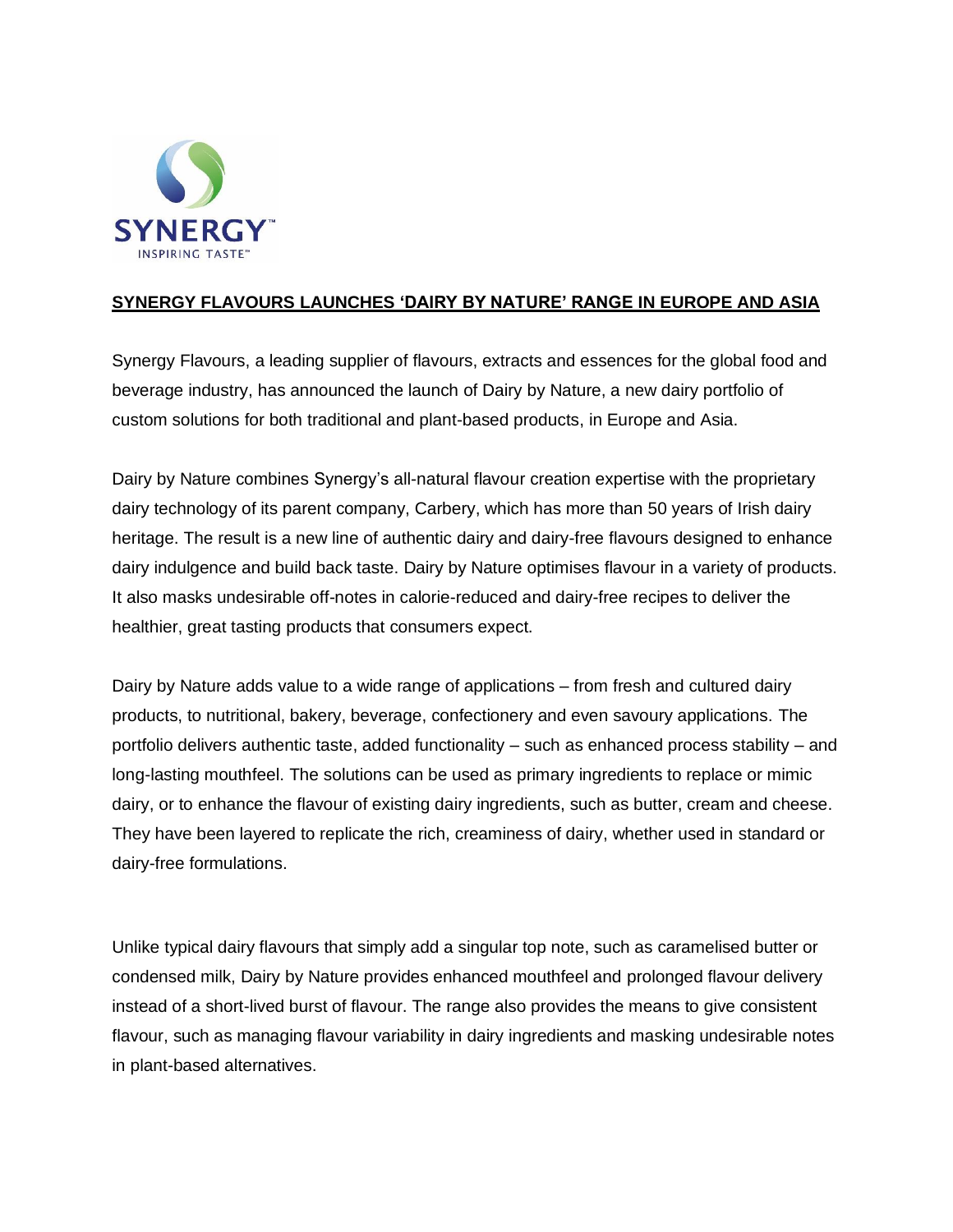Lorraine Kelly, Senior Category Manager at Synergy Flavours, said: "Synergy Flavours' heritage, as a leading innovator of flavours, extracts and essences, alongside our experience as a dairy producer (through Ireland's Carbery Group) means we truly understand both the intrinsic science and the pure nature of dairy.

"Replacing or reducing traditional dairy ingredients in a recipe, for whatever reason, can pose real challenges for manufacturers. Whether it is creating the same sensory performance as real butter in pastry, imparting improved creaminess in fat-reduced fillings, or building back cheese notes in bread, Dairy by Nature delivers superior longevity of flavour, mouthfeel and aroma, while ensuring the all-important clean label declaration."

Ciarán Lynch, Ph.D., R&D Manager for Synergy Flavours adds: "Whether formulating plantbased products or creating great tasting dairy, the end goal is a food experience that forms an emotional connection with the consumer and encourages repeat purchase. Dairy by Nature is designed to deliver a positive organoleptic experience across taste, texture, body and mouthfeel in a wide spectrum of food applications."

Through its science-led approach, Synergy flavourists and food scientists work collaboratively with customers to help reach their formulation objectives for foods and beverages. To learn more about the Dairy by Nature portfolio, visit [https://uk.synergytaste.com/dairy-flavours](https://uk.synergytaste.com/dairy-flavours?utm_source=Press_Release&utm_medium=Link&utm_campaign=Dairy_by_Nature)

## **ENDS**

## **Editor's note:**

Synergy Flavours is a leading global innovator in flavourings, extracts and essences and has extensive experience across the food and beverage industry, developing high quality, innovative taste solutions which help customers to stay one step ahead of the competition. Whether manufacturers seek flavour profiles to mask off-notes in nutritional products, or flavour solutions that enable sugar or butter reduction without compromising taste, Synergy has the proven expertise, application knowledge, sensory science and passion to help.

Synergy's flavour creation and application capabilities span the globe – with commercial, manufacturing and technical support facilities in Ireland, the UK, Italy, the US, Brazil and Thailand. As a result, it has assembled the market knowledge to work collaboratively with customers worldwide to develop flavour solutions for diverse food and beverage categories.